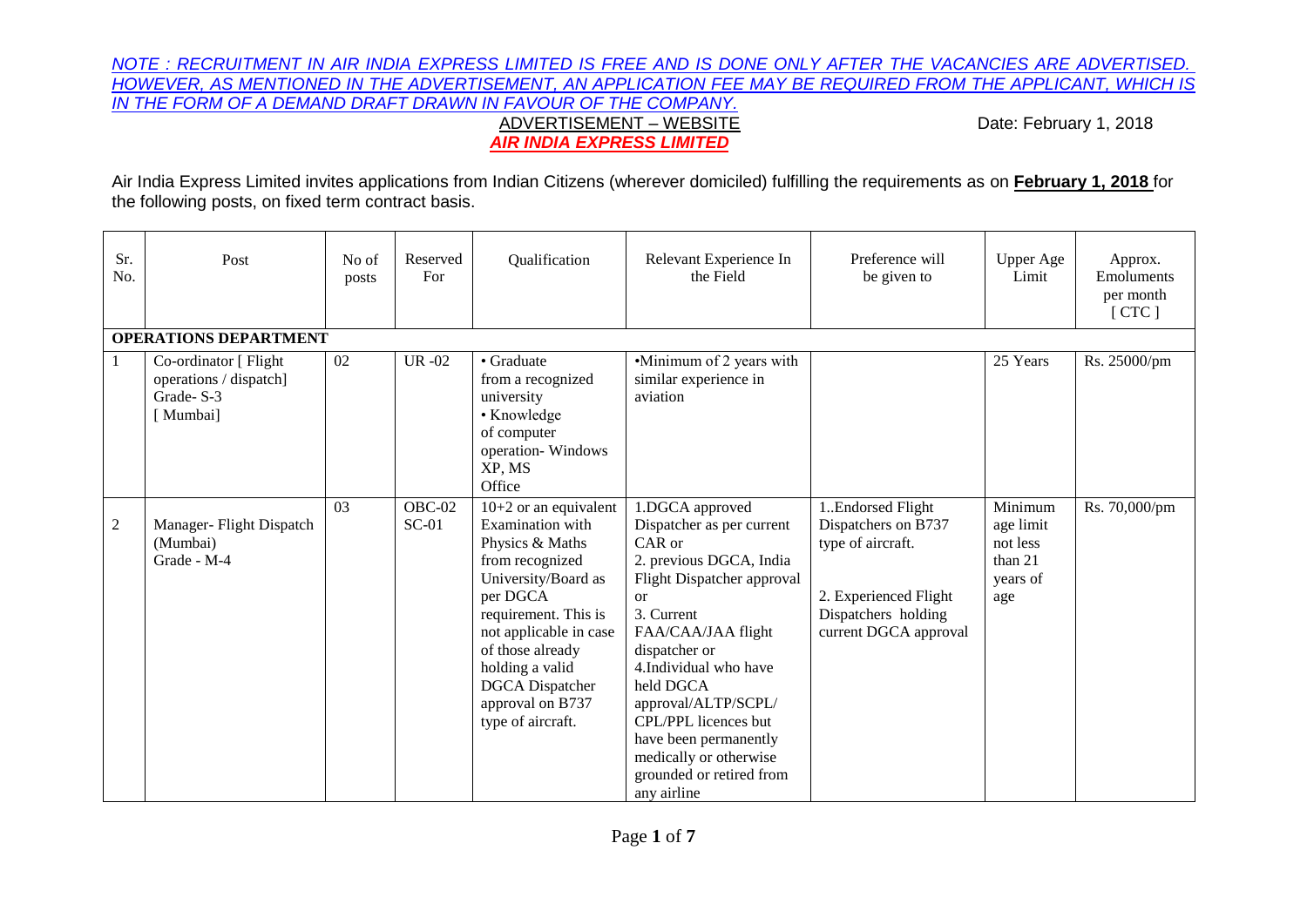| $\mathfrak{Z}$ | Sr. Officer- Flight<br>Dispatch (Mumbai)<br>Grade - M-2                        | $\sqrt{2}$ | $UR-01$<br>OBC-01 | $10+2$ or an equivalent<br>Examination with<br>Physics & Maths<br>from recognized<br>University/Board as<br>per DGCA<br>requirement.              | 3 years experience in<br>Operations Department of<br>any Airline. Candidates<br>Should be proficient in<br>computer operations,<br>Windows, MS/Open<br>office.                                               | Candidates who have<br>successfully completed a<br><b>Flight Dispatcher</b><br>Training course/exam,<br>will be considered and<br>given preference. | Minimum<br>age limit<br>not less<br>than 21<br>years of<br>age | Rs. 40,000/pm |
|----------------|--------------------------------------------------------------------------------|------------|-------------------|---------------------------------------------------------------------------------------------------------------------------------------------------|--------------------------------------------------------------------------------------------------------------------------------------------------------------------------------------------------------------|-----------------------------------------------------------------------------------------------------------------------------------------------------|----------------------------------------------------------------|---------------|
| $\overline{4}$ | Officer - Cockpit / Cabin<br>Crew Scheduling (<br>Delhi/Mumbai)<br>Grade - M-1 | 01         | <b>UR-01</b>      | Graduate in any<br>discipline from a<br>recognized university<br>with proficiency in<br>computer operations,<br>Windows XP, MS<br>office.         | Minimum 2 years of<br>experience with crew<br>scheduling in a<br>commercial Airline.                                                                                                                         | Preference will be given<br>to candidate who have<br>previous experience or<br>currently working in<br>crew scheduling (CMS).                       | 30 years                                                       | 35,000/-PM    |
| 5              | Assistant Technical<br>Library (Mumbai)<br>Grade $-$ S-2                       | 01         | <b>UR-01</b>      | Graduate in any<br>discipline from a<br>recognized university<br>with proficiency in<br>computer operations,<br>Windows XP, MS<br>office.         | Minimum 2 years of<br>experience in similar field                                                                                                                                                            | With previous<br>experience in the same<br>field in aviation industry                                                                               | 25 years                                                       | 18,000/- PM   |
| 6              | <b>COMMERCIAL DEPARTMENT</b><br>Route Manager<br>Grade-M-2<br>[Mumbai]         | 01         | $ST - 01$         | $\cdot$ MBA (<br>Marketing<br>&sales)<br><b>OR</b><br>$\cdot$ MBA (<br>Aviation)<br><b>OR</b><br>· BE / B.Tech<br>from a recognized<br>university | • Excellent<br>analytical and<br>problem solving<br>skills. Ability to<br>work under<br>pressure to<br>achieve the goals.<br>• Attention to<br>detail is essential.<br><b>Excellent PC</b><br>skills with MS | Previous experience in<br>Airline                                                                                                                   | 35 years                                                       | Rs. 50000/pm  |
| $\overline{7}$ | Officer-Sales<br>Grade-S-3<br>[Mumbai ]                                        | 01         | OBC -<br>01       | MBA (Marketing &<br>Sales ) from a<br>recognized university                                                                                       |                                                                                                                                                                                                              | Previous experience in<br>sales and marketing<br>especially in Airline.                                                                             | 30 Years                                                       | Rs. 25000/pm  |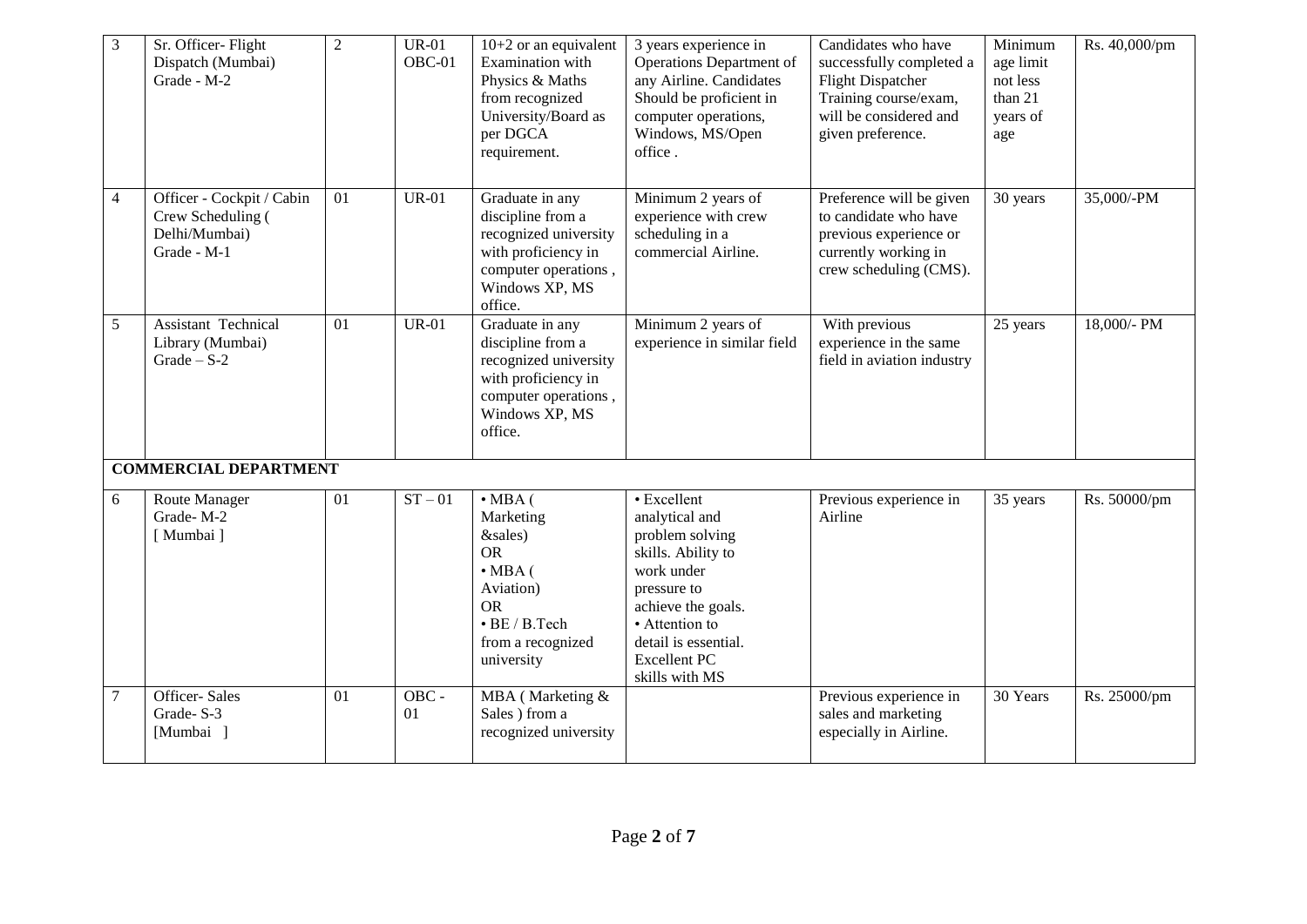| $8\phantom{.}$ | Manager-Scheduling &<br><b>Network Planning</b><br>[Mumbai]<br>Grade - M-4<br><b>AIRPORT SERVICES DEPARTMENT</b> | 01 | $UR - 01$                         | MBA from a<br>recognized university                                                                  | Minimum 5 years of<br>experience in supervisory<br>capacity in the scheduling<br>and network planning<br>department of a scheduled<br>airline with a fleet of at<br>least10 aircraft.<br>Hands on experience in<br>any computerized<br>scheduling system.<br>Hands on experience in<br>filing/managing slots.       | 1) Those who are<br>conversant with or have<br>previously worked on<br>Sabre Scheduling<br>System.<br>2) Those who have<br>attended atleast one<br>IATA slot conference. | 40 Years | 70,000/-PM      |
|----------------|------------------------------------------------------------------------------------------------------------------|----|-----------------------------------|------------------------------------------------------------------------------------------------------|---------------------------------------------------------------------------------------------------------------------------------------------------------------------------------------------------------------------------------------------------------------------------------------------------------------------|--------------------------------------------------------------------------------------------------------------------------------------------------------------------------|----------|-----------------|
|                |                                                                                                                  |    |                                   |                                                                                                      |                                                                                                                                                                                                                                                                                                                     |                                                                                                                                                                          |          |                 |
| 9              | Officer - Airport Services<br>Grade - M-1<br>(Amritsar/Coimbatore)                                               | 02 | <b>UR-02</b>                      | Graduate in any<br>discipline from a<br>recognized university                                        | Minimum 5 years of<br>experience in Airline<br>Industry                                                                                                                                                                                                                                                             | Candidates with<br>experience in<br>International flight<br>handling/Departure<br>control system/<br><b>Customer services</b>                                            | 35 Years | Rs. 35,000/- pm |
| 10             | Senior Assistant - Airport<br>Services - Grade - S-3<br>(Delhi /Mumbai / Trichy)                                 | 06 | <b>UR-02</b><br>OBC-01<br>$SC-01$ | Graduate in any<br>discipline from a<br>recognized university                                        | Minimum<br>3<br>years<br>experience in International<br>flight handling, Departure<br>control system                                                                                                                                                                                                                | Persons who have got<br>experience in SDCS,<br>Computer proficiency.                                                                                                     | 35 Years | Rs 23,000/pm.   |
| 11             | Sr. Officer- Catering<br>Service<br>[Cochin]                                                                     | 01 | $UR-01$                           | Graduate in any<br>discipline / or<br>diploma in Hotel<br>Management from a<br>recognized university | Minimum 5 years of<br>experience of catering<br>service in any Airline.<br>Should be able to handle<br>Purchase Orders for dry<br>store, bonded store items<br>etc in co ordination with<br>Materials Department.<br>Should be able to handle<br>correspondence for<br>passengers regarding<br>catering complaints. |                                                                                                                                                                          | 35 years | 40,000/-PM      |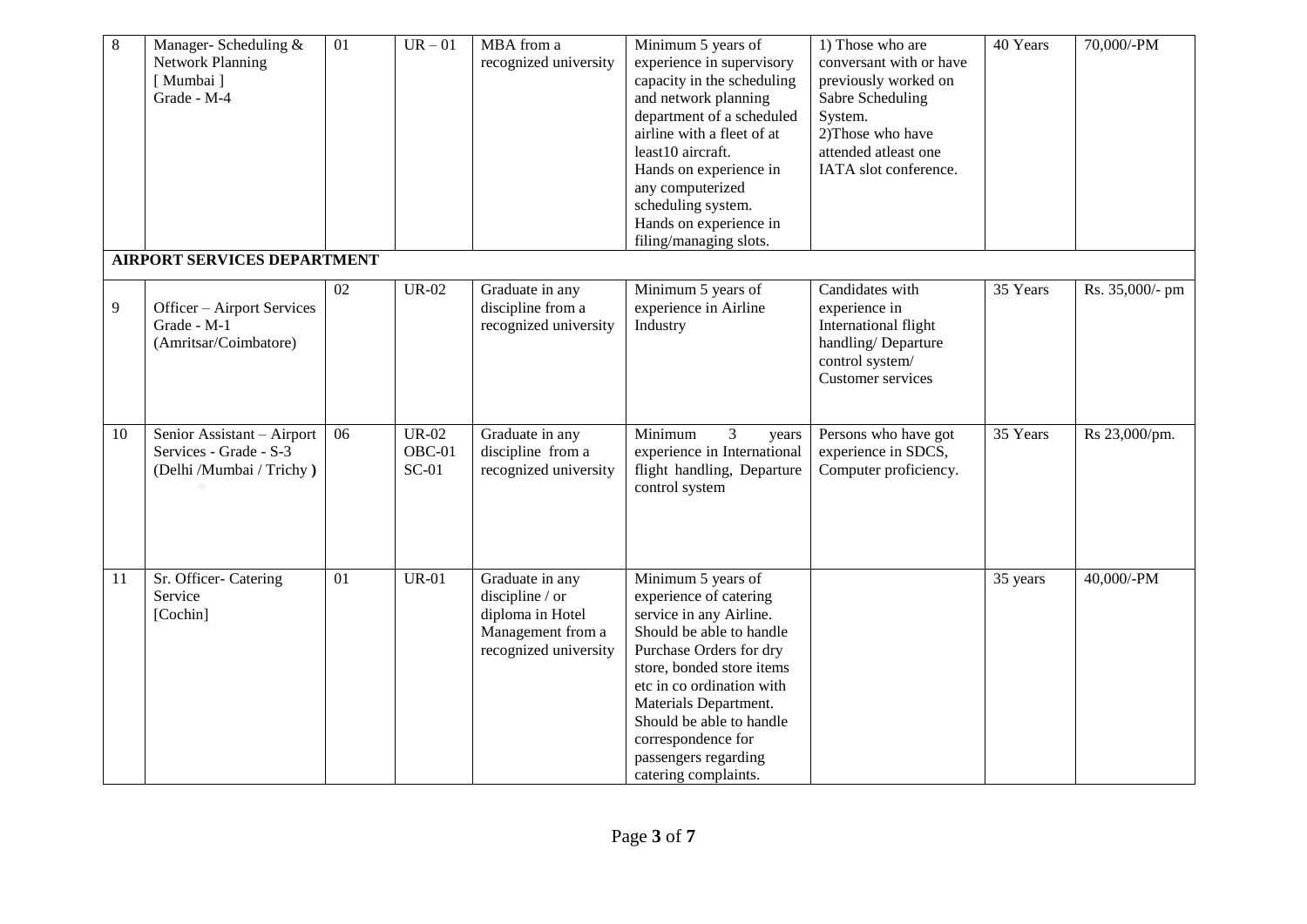### **2.** *RESERVATION :*

- 1) Reservation figures are indicative and reservation in posts will be based on post-based roster as per the prevailing cadre strength.
- 2) Relaxation in Upper Age Limit :

 $\varnothing$  05 years for SC / ST/ Ex-Serviceman candidates

Ø 03 years for OBC candidates

Preference will be given to candidates as stated above.

# *3. SELECTION PROCEDURE*

a) The Application Form of the candidate would be scrutinized and prima facie eligible candidates only, will be called for the selection procedure.

b) Selection Procedure involves :

 $\emptyset$  Personal Interview (s)

Ø Pre-employment Medical Examination.

Candidates will have to bear the cost of the Pre-Employment Medical Examination(s), which could range between Rs.1000/- and Rs.2,000/-. Any additional tests, if required, the additional cost thereof will also have to be borne by the candidate*.*

Shortlisted candidates will be inducted as per vacancies and Reservation requirements, subject to being found FIT in the PEME.

# *4. GENERAL CONDITIONS*

- *a) Period of Contract: Selected Candidates will be appointed on fixed-term contract basis for a period of 05 years. The contract could be terminated at the discretion of the Management during the tenure of contract, and / or in the event of unsatisfactory performance or Company requirement.*
- b) Engagement beyond the period of contract will depend on the Company's requirement / performance.
- *c)* The candidates will initially be positioned at any city on the network as per the Company requirement.
- d) The candidates will have to make their own arrangement for housing accommodation.
- e) The Company, at its discretion, may assign additional duties, as and when required.
- f) Consideration and Relaxation of SC/ST/OBC/ Ex-Serviceman candidates will be as per Government directives on reservation of posts.
- g) Based on requirements, the incumbents are also likely to be deployed to the parent company / Group / Air India Express affiliate sister concern / subsidiary, anywhere in India.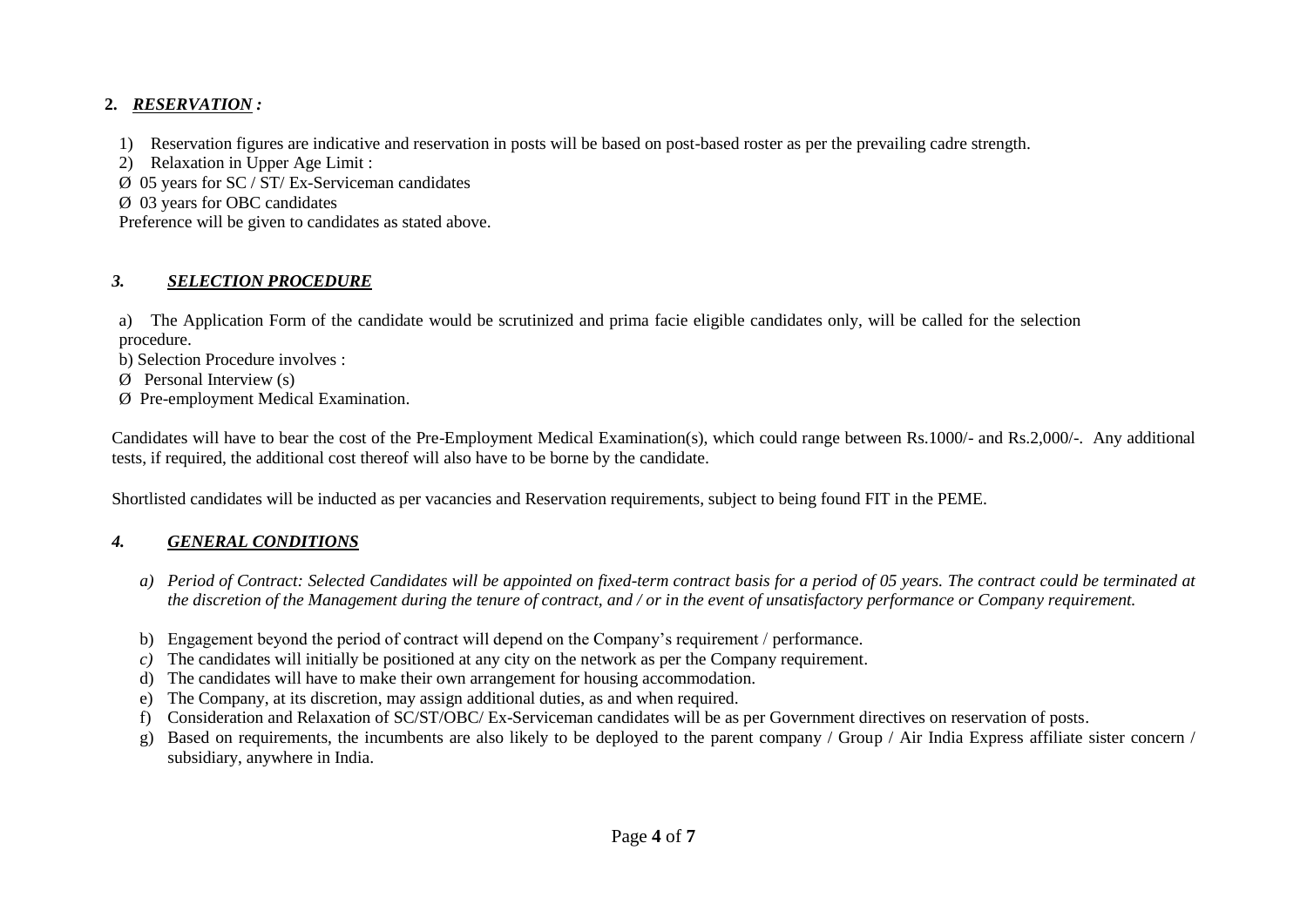- h) Such of the candidates belonging to SC/ST Communities who are called for Personal Interview (s), residing beyond 80 kms. from the nearest Selection Centre to their residence, and not employed in any Government, Semi-Government / Public Sector Undertaking or Autonomous Bodies, will be reimbursed second class to  $\&$  fro rail / bus fare by the shortest route as per rules, on production of evidence to that effect, along with a copy of the call-letter for Personal Interview.
- i) Candidates must ensure that they fulfill all the Eligibility conditions and prescribed criteria as enumerated in Para 1 above and the particulars furnished by them in the application are correct in all respects.
- j) At any stage of the selection process in case it is detected that the particulars provided by the candidate in the Application Form or testimonials supplied are found to be incorrect / false or the candidate does not meet with any of the Eligibility Criteria prescribed for the post, or has suppressed any material fact(s), his / her application shall be treated as **NOT ELIGIBLE** and his/ her candidature will stand rejected.
- k) Candidates must note that, if any shortcomings are detected, even after the appointment, his / her services are liable to be terminated, without giving any notice or reason therefor.
- l) Any canvassing by or on behalf of the candidates or other outside influence with regard to their selection / recruitment shall be considered as a **DISQUALIFICATION.**

#### *5. HOW TO APPLY*

a) Interested candidates meeting with the eligibility criteria mentioned in this advertisement, as on **February 1, 2018**, are required to forward their Application, in the prescribed format, which is available on this website. The Application, duly filled in, together with its enclosures, **superscribing on the envelope the post applied for**, in capital letters, should reach the following address within 15 days of the advertisement.

> The Chief of HR Air India Express Limited Airlines House, Durbar Hall Road, Near Gandhi Square, Kochi- 682016

- b) The Application Form of the candidate would be scrutinized and prima-facie Eligible candidates only will be called for the Selection Process. (*NOTE : Candidates not meeting with the Eligibility Criteria will not be scheduled for the Selection Process and no communication will be entertained in this regard*.)
- c) Candidates belonging to General & OBC categories will be required to submit a non-refundable Fee of Rs.500/- in the form of Demand Draft drawn in favour of Air India Express Limited, payable at Mumbai, along with their Application. ( *Note : SC / ST / Ex-Serviceman candidates are exempted from payment of this Fee* ).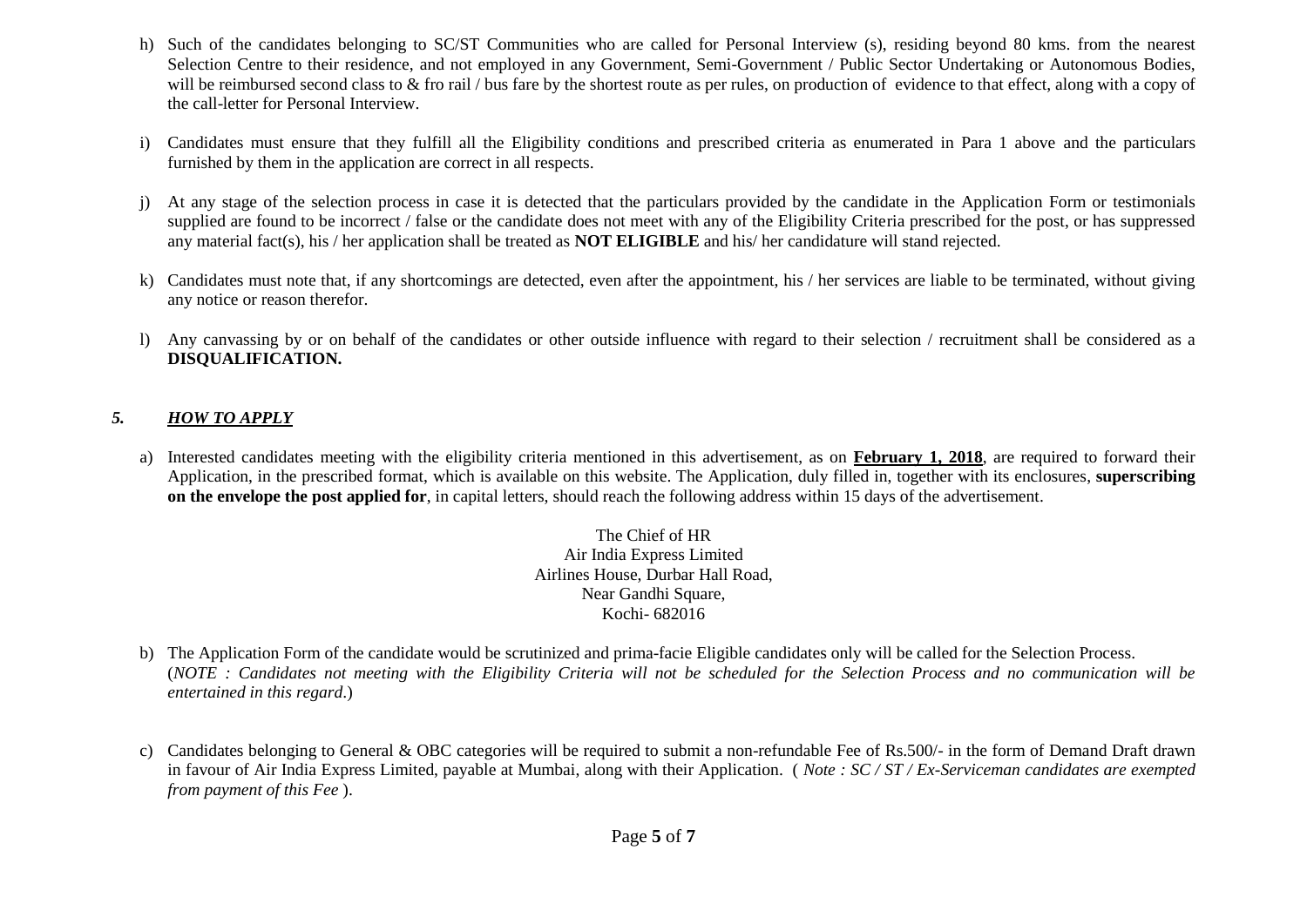- d) **Applications which are not in the prescribed format / unsigned / incomplete / mutilated / without Requisite Fee / without supporting documents of Eligibility Criteria / Caste Certificate (if applicable)**, will not be accepted and such candidates will be considered INELIGIBLE and no correspondence in this regard will be entertained.
- e) Applications once submitted, will not be allowed to be withdrawn and the fees paid, will not be refunded on any account, nor would this Fee be held in reserve for any future examination or selection.
- f) A recent (not more than three months old) coloured passport-size photograph of the full face (front view) should be pasted neatly in the space provided in the Application Form.
- g) The candidates belonging to OBC categories, at the time of Application, must submit a self-attested photocopy of the Certificate, recently issued by the Competent Authority, in the format as prescribed by Govt. of India. The Certificate, inter alia, must specifically state that the candidate does not belong to socially advanced sections excluded from the benefits of reservations for OBC in civil posts and services under the Government of India. The Certificate should also contain the "Non-Creamy Layer" Clause. The Certificate produced by the candidates of OBC community should be as per the Central List published by the Government of India and not as per the State Lists.
- h) Applicants ordinarily domiciled in Kashmir Division of J & K State during 01.01.1980 to 31.12.1989 who are eligible for the upper age relaxation, must produce the Domicile Certificate to this effect at the time of Interview from the District Magistrate in the Kashmir Division, within whose jurisdiction the applicant had ordinarily resided or any other authority designated in this regard by the Government of Jammu & Kashmir.
- i) The applicant should ensure that they fulfill all the eligibility criteria regarding educational qualifications, age and experience, as on **February 1, 2018**. Other particulars furnished should be correct in all respects. At any stage of the Selection Process, if the particulars provided by the candidates in the application or testimonials supplied are found incorrect / false, or not meeting with the eligibility requirements prescribed for the post, the candidature is liable to be rejected and, if appointed, services terminated, without giving any notice or reasons therefor.
- j) Self-attested clear copies of the supportive documents in respect of Educational Qualifications, Age and Experience, must be submitted along with the Application in the prescribed format, accompanied with 02 recent (not more than 6 months old) passport sized coloured photographs–matt finish paper with light background, with the name on the reverse of the photographs. Self-Attested photocopy of the Caste Certificate should also be attached with the application, in case of SC/ST/OBC candidates. The certificate should also contain the "Non Creamy Layer" clause.
- k) Original certificates are required to be brought along, at the time of appearing for the Selection Process, for verification purpose only, but should not be submitted / attached along with the Application. The Company is not responsible for returning any original copy/ies of certificates / testimonials submitted with the application.
- l) Applicants working in Government / Semi-Government / Public Sector Undertakings or autonomous bodies, must apply with complete Application Form routed through proper channel or along with "**No Objection Certificate**" from their present employer.